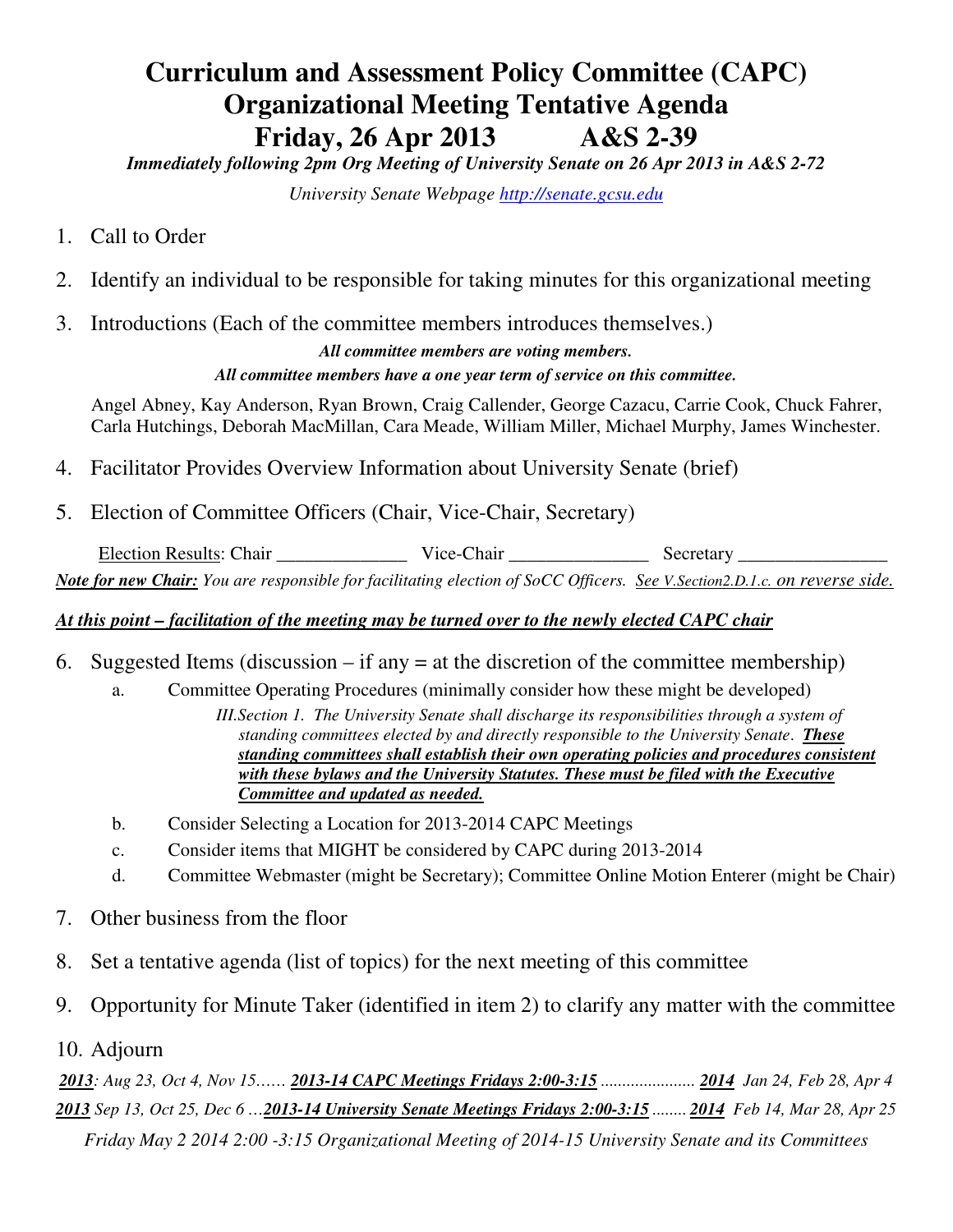*V.Section2.C. Standing Committees. These committees shall have the following three functions* 

- *(a) develop recommendations for new policy,*
- *(b) develop recommendations that revise existing policy, and*
- *(c) serve in advisory role,*

*each applied in a manner consistent with the purposes and powers of the University Senate expressed in Article I.* 

*The inclusion of an appropriate chief division officer or designee is to improve committee effectiveness through communication and coordination with an appropriate administrator who has authority and responsibility for policy implementation in the general area addressed by the committee* 

### *V.Section2.C.2. Curriculum and Assessment Policy Committee (CAPC)*

- *V.Section2.C.2.a. Membership. The Curriculum and Assessment Policy Committee shall have thirteen (13) members distributed as follows: eleven (11) members selected from the Corps of Instruction faculty, at least seven (7) of whom are elected faculty senators, one (1) member who is the Chief Academic Officer or an individual appointed by the Chief Academic Officer to serve as her/his designee in compliance with V.Section2.C, and one (1) member appointed by the University President in compliance with II.Section1.A.5.*
- *V.Section2.C.2.b. Scope. The Curriculum and Assessment Policy Committee shall be concerned with policy relating to curriculum and academic assessment, which includes, but is not limited to, policies relating to general university degree requirements (e.g. General Education Curriculum, Foreign Language requirement, Wellness requirement), academic program assessment, and continuing education and nondegree programs. In addition to its policy recommending function, this committee shall be responsible for reviewing and approving proposals to create or deactivate certificates, concentrations, degree programs, and minors, as well as the periodic review of general education requirements and learning outcomes. This committee also provides advice, as appropriate, on procedural matters relating to curriculum and academic assessment.*

### *V.Section2.D.1. Subcommittee on the Core Curriculum (SoCC)*

*V.Section2.D.1.a. Membership. The Subcommittee on the Core Curriculum shall have ten (10) members distributed as follows: the University Registrar, who shall be an ex officio non-voting member, eight (8) selected from the Corps of Instruction faculty, at least three (3) of whom are elected faculty senators,*  and one (1) member who is the Chief Academic Officer or an individual appointed by the Chief *Academic Officer to serve as his/her designee. For each college not represented from among the aforementioned three (3) elected faculty senators serving on the committee, the outgoing Subcommittee on Nominations shall nominate a Corps of Instruction faculty member from that college to serve on this committee.* 

*V.Section2.D.1.b. Reporting. The Subcommittee on the Core Curriculum is a subcommittee of the Curriculum and Assessment Policy Committee.* 

*V.Section2.D.1.c. Officers. The members of the Subcommittee on the Core Curriculum shall elect a chair, a vice chair, and a secretary by secret ballot. These elections shall be facilitated by the Curriculum and Assessment Policy Committee chair or his/her designee. Only elected faculty senators are eligible to serve as the committee chair, but any member of the committee is eligible to serve as vice chair or secretary. The chair, vice chair, and secretary shall be elected for a period of one year. The chair, vice chair, or the secretary may be reelected.* 

*V.Section2.D.1.d. Scope. The Subcommittee on the Core Curriculum shall be concerned with matters relating to the University Core Curriculum (Core), which include, but are not limited to, reviewing proposals for courses to be offered in the Core and assessing the Core. This subcommittee also provides advice, as appropriate, on procedural matters relating to the Core and its assessment*.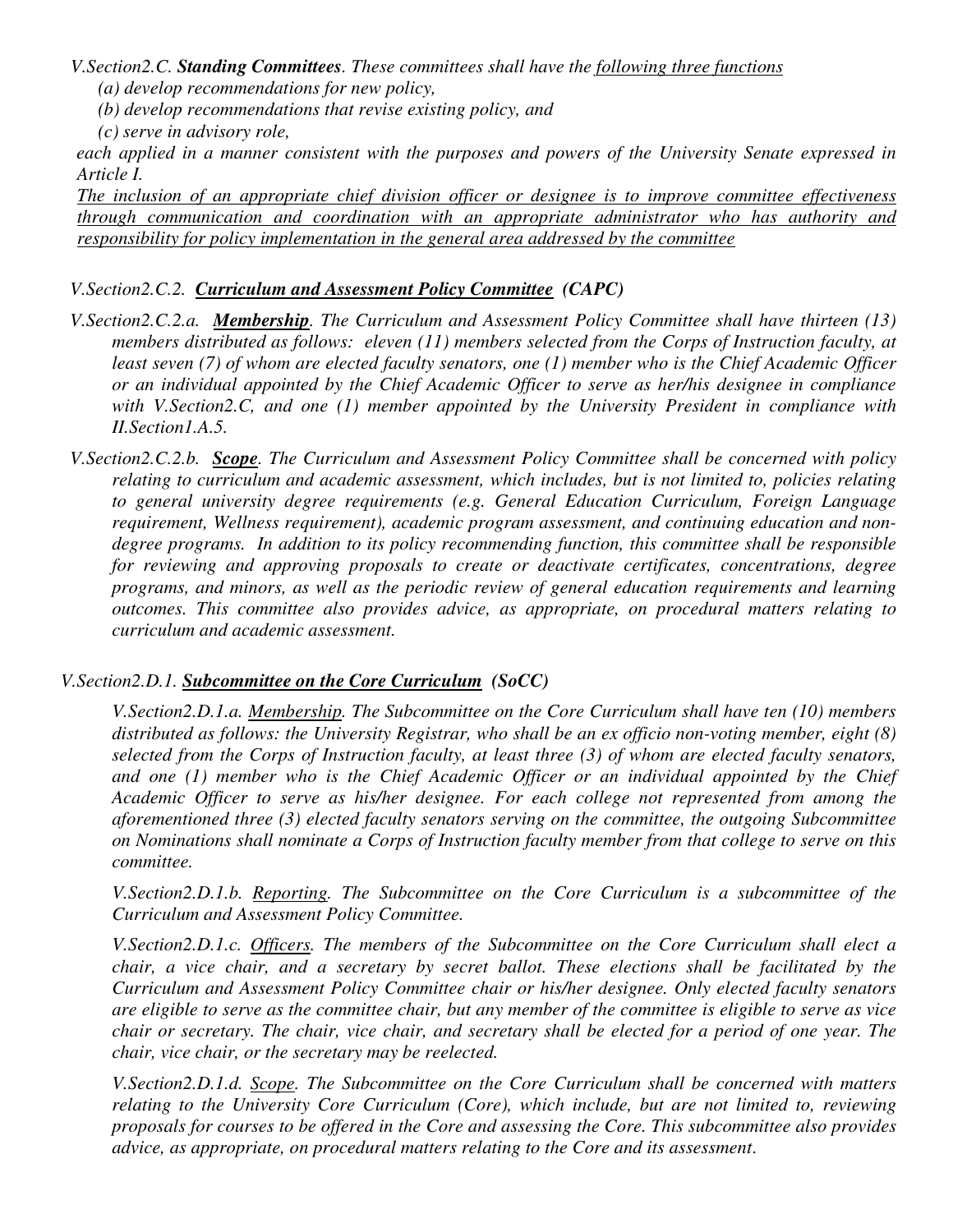### UNIVERSITY SENATE ORIENTATION HIGHLIGHTS

### **University Senate Membership**

### 50 members in all with

2 non-voting members **The Provost (Chief Academic Officer)** and University President each hold an ex officio non-voting position on the University Senate

### **48 voting members**

- **37 Elected Faculty Senators**
- **5 Presidential Appointes**
- **4 Selected Staff Senators**
- 2 Selected Student Senators

### **University Policy**

A policy is a statement of record that governs the conduct of the university community and/or embodies a general principle that guides university affairs

**Three Flavors of Policy** Academic Policy (APC, CAPC, FAPC) non-academic Student Policy (SAPC)

**Institutional Policy (RPIPC)** 

# **University Senate Committees**

**Executive Committee (ECUS)** faculty advisory body to the University President steering committee of the University Senate

### **Five Standing Committees**

**Academic Policy (APC)** 

Curriculum & Assessment (CAPC)

**Faculty Affairs (FAPC)** 

Resources, Planning, and IP (RPIPC)

**Student Affairs (SAPC)** 

### **2 Subcommittees**

**Subc on Nominations (SCoN to ECUS)** 

Subc on Core Curriculum (SoCC to CAPC)

### **University Senate Functions**

**Faculty Governance Body with** University-wide membership

The University Senate strives to be mindful and respectful of matters that are more appropriately handled at the divisional, college, and department levels, but may make recommendations concerning matters within these areas that have broader institutional impact or implications.

Has all faculty legislative authority **Univ. Policy-Recommending Assembly** Advisory Role (policy/procedure) subject to University President approval

### **Responsibilities/Expectations of Senators**

Proactively seek out issues (bylaws V.2.B.2)

V.Section2.B.2. Proactive. Committees shall consult with the Executive Committee as to relevant issues, policies, and procedures that shall be the work of the committee and to seek out and identify concerns within its area of responsibility.

Two-way communication with constituency Prepare for committee/senate meetings Right to speak, debate, and vote on issues Attendance: Extend "Regrets" to Chair/Secretary

### **Official Statements**

**University Senate Mission** Shaping the Future through Shared Governance **Motion Flow & Proposal Submission Checklists University Senate Vision** 

**University Senate Beliefs (6)** 

**Governing Concepts (7)** 

(1) Shared Sense of Purpose, (2) Collegial Leadership,

(3) Transparent Decision Making,

(4) Investment in Shared Governance, (5) Shared Information

(6) Positive Motivators, (7) Adequate Resources

**Meeting Etiquette Robert's Rules "Cheat Sheet"**